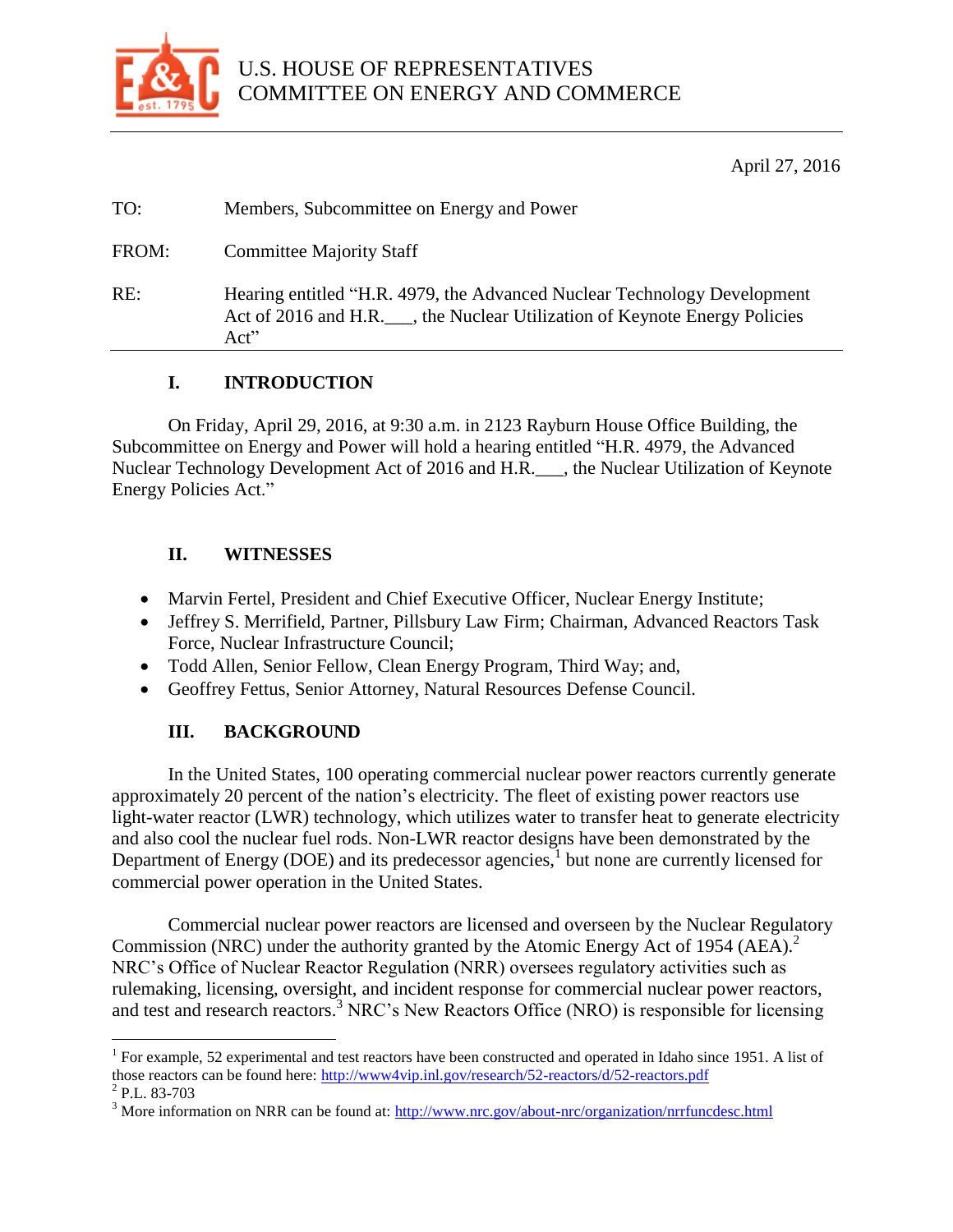and regulating the design, siting, construction and operation of new commercial nuclear power facilities. NRC is statutorily required to recover approximately 90 percent of its budget from fees charged to applicants and license holders.

The NRC requests \$5 million in its Fiscal Year (FY) 2017 budget request for activities related to the development of regulatory infrastructure for advanced nuclear reactor technologies. NRC proposes that this funding would be included in its annual appropriation from Congress and would not derive from NRC's fee collection.

The DOE Office of Nuclear Energy's (NE) mission is to "advance nuclear power as a resource capable of meeting the Nation's energy, environmental, and national security needs by resolving technical, cost, safety, proliferation resistance, and security barriers through research, development, and demonstration as appropriate."<sup>4</sup> NE's nuclear reactor technologies program sponsors research and development efforts on advanced reactor technologies.

In 2015, DOE and the NRC held a workshop on advanced, non-LWR technology. The workshop was to "explore options for increased efficiency, from both a technical and regulatory perspective, in the safe development and deployment of innovative reactor technologies."<sup>5</sup> A second workshop is planned for June 7 and 8, 2016.

Numerous organizations, including the Government Accountability Office  $(GAO)$ ,<sup>6</sup> Nuclear Innovation Alliance  $(NIA)$ , and Third Way,  $\delta$  have found NRC's existing regulatory structure to be costly and burdensome for the development of advanced nuclear reactor technologies. NIA's report recommends the establishment of a staged-licensing process; modification of the LWR-centric requirements for non-LWR; implementation of a technologyinclusive, risk-informed regulatory framework; and continuation of the DOE/NRC Advanced Reactor Licensing Initiative.<sup>9</sup>

## **IV. LEGISLATION**

#### **Advanced Nuclear Technology Development Act of 2016**

H.R. 4979 was introduced on April 18, 2016 by Rep. Bob Latta (R-OH), together with Rep. Jerry McNerney (D-CA). Provisions include the following:

Section 1. Short Title: This section provides the short title of "Advanced Nuclear Technology Development Act of 2016."

 $\overline{a}$ 

<sup>&</sup>lt;sup>4</sup> Department of Energy, Office of Nuclear Energy "*Mission*." Accessible at:<http://energy.gov/ne/mission>

<sup>&</sup>lt;sup>5</sup> More information can be found at: [http://www.nrc.gov/public-involve/conference-symposia/adv-rx-non-lwr](http://www.nrc.gov/public-involve/conference-symposia/adv-rx-non-lwr-ws/2015-09.html)[ws/2015-09.html](http://www.nrc.gov/public-involve/conference-symposia/adv-rx-non-lwr-ws/2015-09.html)

<sup>6</sup> Government Accountability Office, *"Nuclear Reactors: Status and Challenges in Development and Deployment of New Commercial Concepts*," GAO-15-652, July 28, 2015. Accessible at[: http://www.gao.gov/products/GAO-15-652](http://www.gao.gov/products/GAO-15-652)

<sup>7</sup> Nuclear Innovation Alliance, *"Enabling Nuclear Innovation: Strategies for Advanced Reactor Licensing*," April 2016. Accessible at:<http://www.nuclearinnovationalliance.org/#!advanced-reactor-licensing/xqkhn>

<sup>8</sup> Third Way, "*Advanced Nuclear 101*," December 1, 2015. Accessible at: [http://www.thirdway.org/report/advanced](http://www.thirdway.org/report/advanced-nuclear-101)[nuclear-101](http://www.thirdway.org/report/advanced-nuclear-101)

<sup>&</sup>lt;sup>9</sup> Nuclear Innovation Alliance.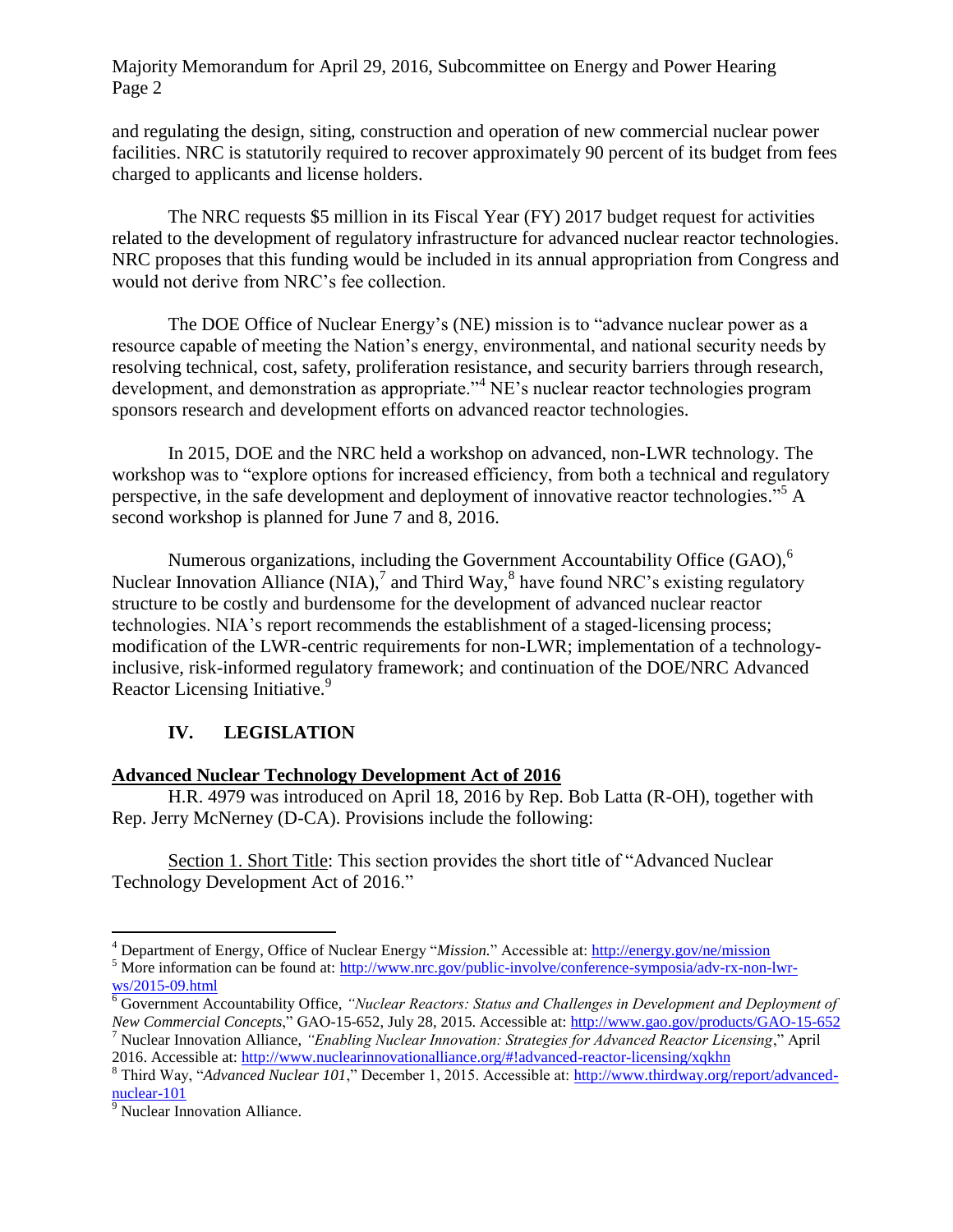Section 2. Findings: This section provides several findings about the importance of nuclear power for the United States, including national security and economic activity.

Section 3. Definitions: This section contains the following definitions:

- (1) The term "Advanced Reactor" means a nuclear fission reactor with significant design improvements over the most recent generation of nuclear reactors.
- (2) The term "Department" means the Department of Energy.
- (3) The term "Licensing" means NRC activities related to reviewing applications for licenses, permits, design certifications, and requests for any other regulatory approval for nuclear reactors within the responsibility of the NRC under the Atomic Energy Act of 1954.
- (4) The term "National Laboratory" has the meaning given that term in section 2 of the Energy Policy Act of 2005.
- (5) The term "NRC" means the Nuclear Regulatory Commission.
- (6) The term "Secretary" means the Secretary of Energy.

Section 4. Agency Coordination: This section instructs DOE and NRC to enter into a Memorandum of Understanding regarding the following topics:

- (1) Technical Expertise,
- (2) Modeling and Simulation, and
- (3) Facilities.

Section 5. Reporting to Congress: This section requires the Secretary to report to Congress regarding the status of activities intended to facilitate the testing and demonstration of advanced reactors.

Section 6. Advanced Reactor Licensing Framework: Section 6(a) requires the NRC to report to Congress a plan for developing an efficient, risk-informed, technology-neutral framework for advanced reactor licensing including:

- (1) Unique aspects of advanced reactor licensing, including legal, regulatory and policy issues;
- (2) Options to license under existing NRC regulations, a proposed new framework, or a combination of the two;
- (3) Options to streamline and expedite licensing process for advanced reactors;
- (4) Options to incorporate consensus based codes and standards into the licensing process;
- (5) Options to make the framework more predictable, potentially establishing milestones;
- (6) Options for a phased review process, including conditional approvals for partial applications, early design information, and information that helps to inform the later phases of design review;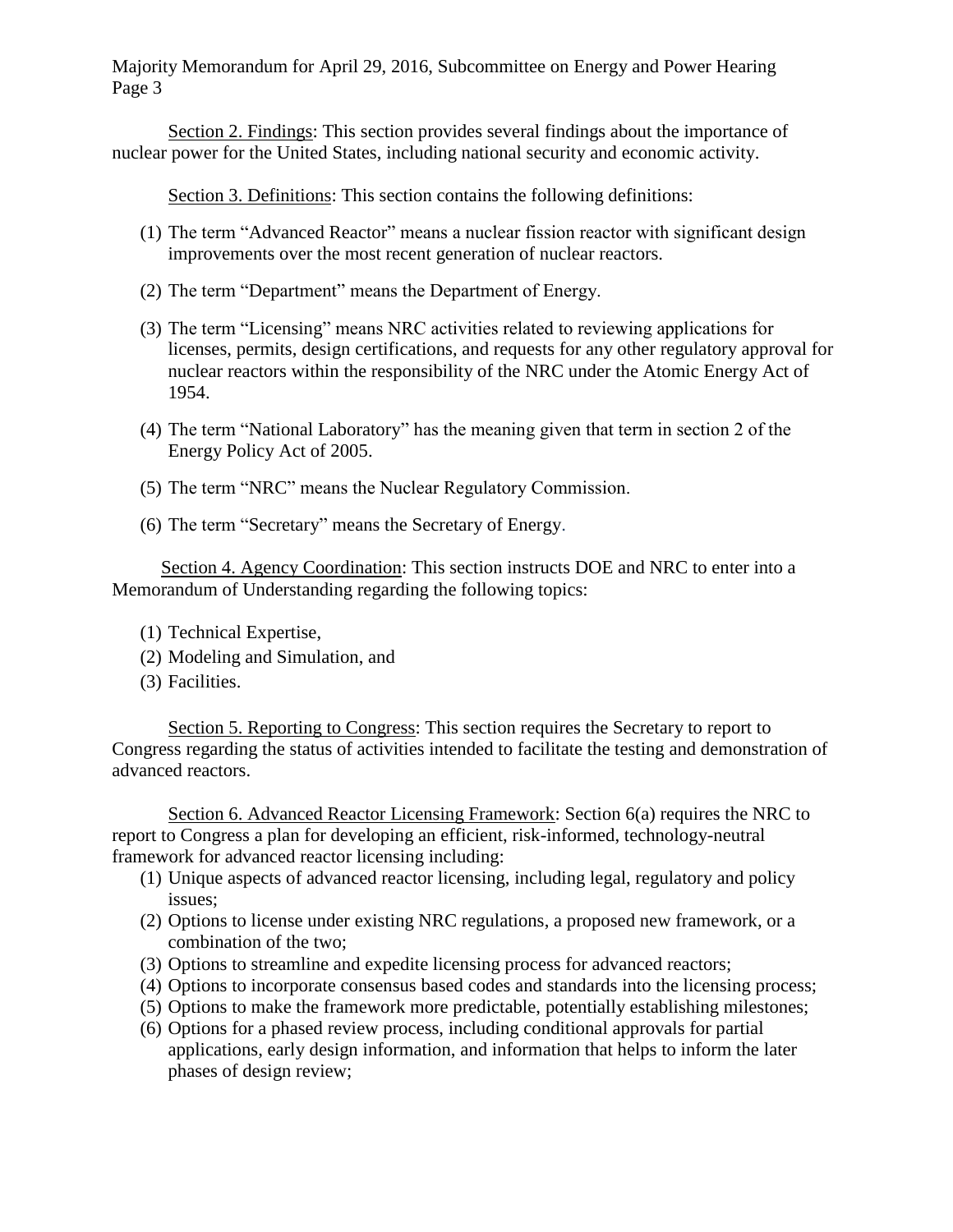- (7) The extent to which NRC action or policy is needed to implement any part of the framework; and
- (8) The role of licensing advanced reactors within NRC's long-term planning, staffing, and funding.

Section 6(b) requires the NRC to seek input from DOE, the nuclear industry, and other public stakeholders.

Section 6(c) requires that the plan include a proposed cost estimate, budget, and implementation plan to implement the framework by 2019.

Section 7. User Fees and Annual Charges: This section authorizes appropriations for the purposes of developing a regulatory infrastructure for advanced nuclear reactor technologies. The authorization sunsets in 2020.

#### **Nuclear Utilization of Keynote Energy Policies Act**

The "Nuclear Utilization Keynote Energy Policies Act" is draft legislation from Rep. Adam Kinzinger (R-IL). Provisions include the following:

Section 1. Short Title: This section provides the short title of "Nuclear Utilization of Keynote Energy Policies Act."

Section 2. Fair and Equitable NRC Funding: This section amends section  $6101(c)(2)$  of the Omnibus Budget Reconciliation Act of 1990 (42 U.S.C. 2214(c)(2)) to revise the amount of annual charges collected from all licensees and certificate holders to equal 100 percent of the budget authority of the NRC for the fiscal year, less existing funding exemptions, infrastructure, and corporate support costs.

Section 3. Study on Elimination of Foreign Licensing Restrictions: This section requires the Comptroller General, in consultation with the Secretary of Energy, to study the feasibility and implications of repealing restrictions under sections 103(d) and 104(d) of the AEA on licensing of certain nuclear facility operations by foreign persons.

Section 4. Elimination of Mandatory Hearing for Uncontested Licensing Applications: This section amends the AEA to eliminate the requirement to hold a public hearing for new plant construction applications while maintaining measures for affected parties to request the Commission hold a hearing.

Section 5. Informal Hearing Procedures: This section amends the AEA to allow informal adjudicatory procedures established under the Administrative Procedures Act to meet requirements for hearings and judicial review, unless the Commission determines that formal adjudicatory procedures are necessary to provide a sufficient record or to achieve fairness.

Section 6. Inspections, Tests, Analyses, and Acceptance Criteria: This section amends the AEA to provide hearings on inspections, test, analyses, and acceptance criteria are accepted